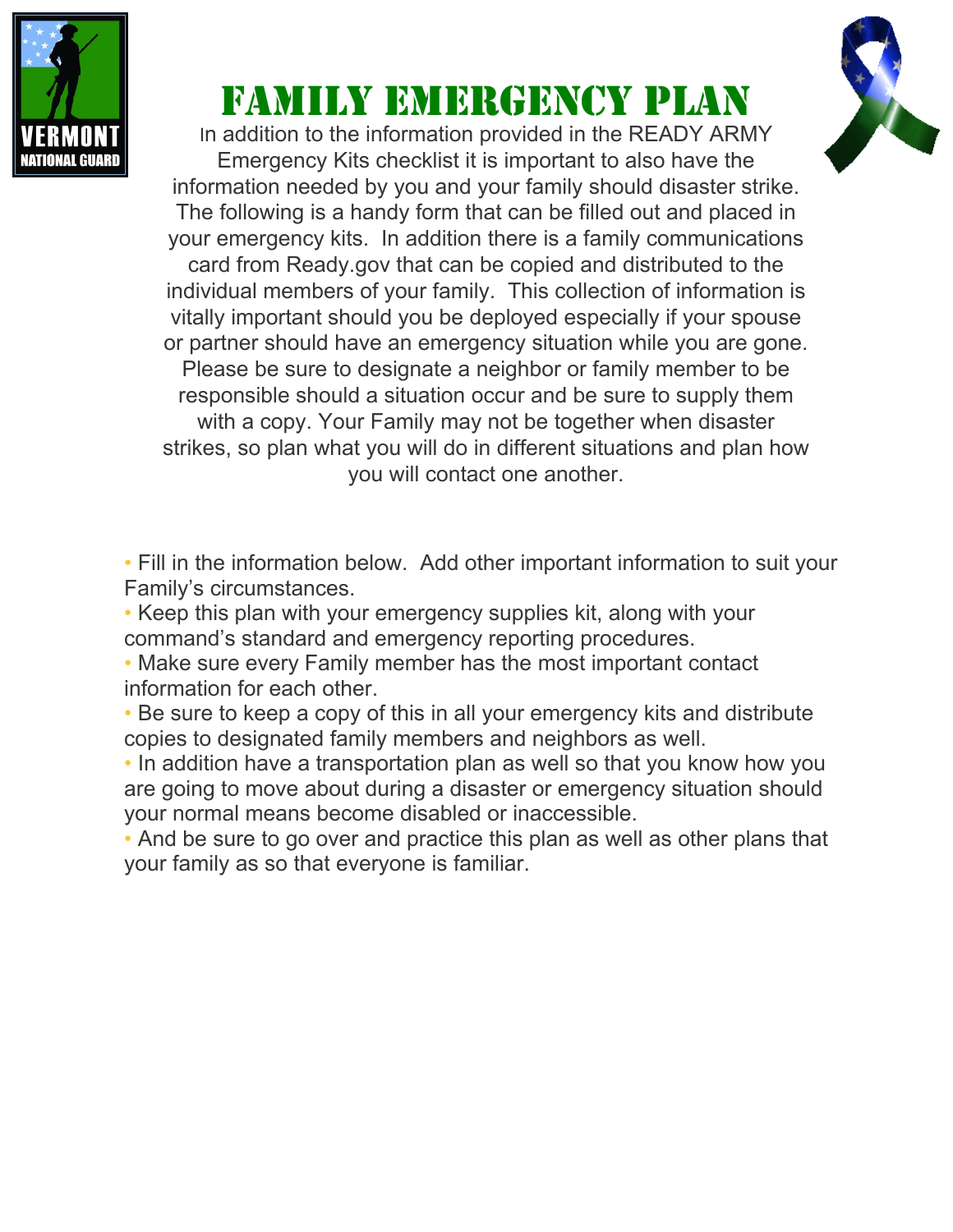| <b>FAMILY EVACUATION PROCEDURE</b>                                                                             |                                                                                  |  |  |
|----------------------------------------------------------------------------------------------------------------|----------------------------------------------------------------------------------|--|--|
|                                                                                                                |                                                                                  |  |  |
|                                                                                                                |                                                                                  |  |  |
|                                                                                                                | Alternate meeting place if access to home is blocked: __________________________ |  |  |
| Phone (if any): 2008 2009 2009 2012 2023 2024 2024 2022 2024 2022 2024 2022 2024 2022 2023 2024 2025 2026 2027 |                                                                                  |  |  |
| <b>FAMILY COMMUNICATIONS PROCEDURE</b>                                                                         |                                                                                  |  |  |
| WHERE THE FAMILY SPENDS TIME                                                                                   |                                                                                  |  |  |
| Work:                                                                                                          |                                                                                  |  |  |
|                                                                                                                | Phone: ____________________________Evacuation Location: ________________________ |  |  |
| Work:                                                                                                          |                                                                                  |  |  |
|                                                                                                                | Phone: ___________________________Evacuation Location: _________________________ |  |  |
| <b>School:</b>                                                                                                 |                                                                                  |  |  |
|                                                                                                                | Phone: _____________________________Evacuation Location: _______________________ |  |  |
| <b>School:</b>                                                                                                 |                                                                                  |  |  |
|                                                                                                                | Phone: ____________________________Evacuation Location: ________________________ |  |  |
| Other:                                                                                                         |                                                                                  |  |  |
|                                                                                                                | Phone: ___________________________Evacuation Location: _________________________ |  |  |
| Other:                                                                                                         |                                                                                  |  |  |
|                                                                                                                | Phone: ___________________________Evacuation Location: _________________________ |  |  |
| <b>CONTACT INFORMATION</b>                                                                                     |                                                                                  |  |  |
|                                                                                                                |                                                                                  |  |  |
|                                                                                                                |                                                                                  |  |  |
|                                                                                                                |                                                                                  |  |  |
| E-Mail:                                                                                                        |                                                                                  |  |  |